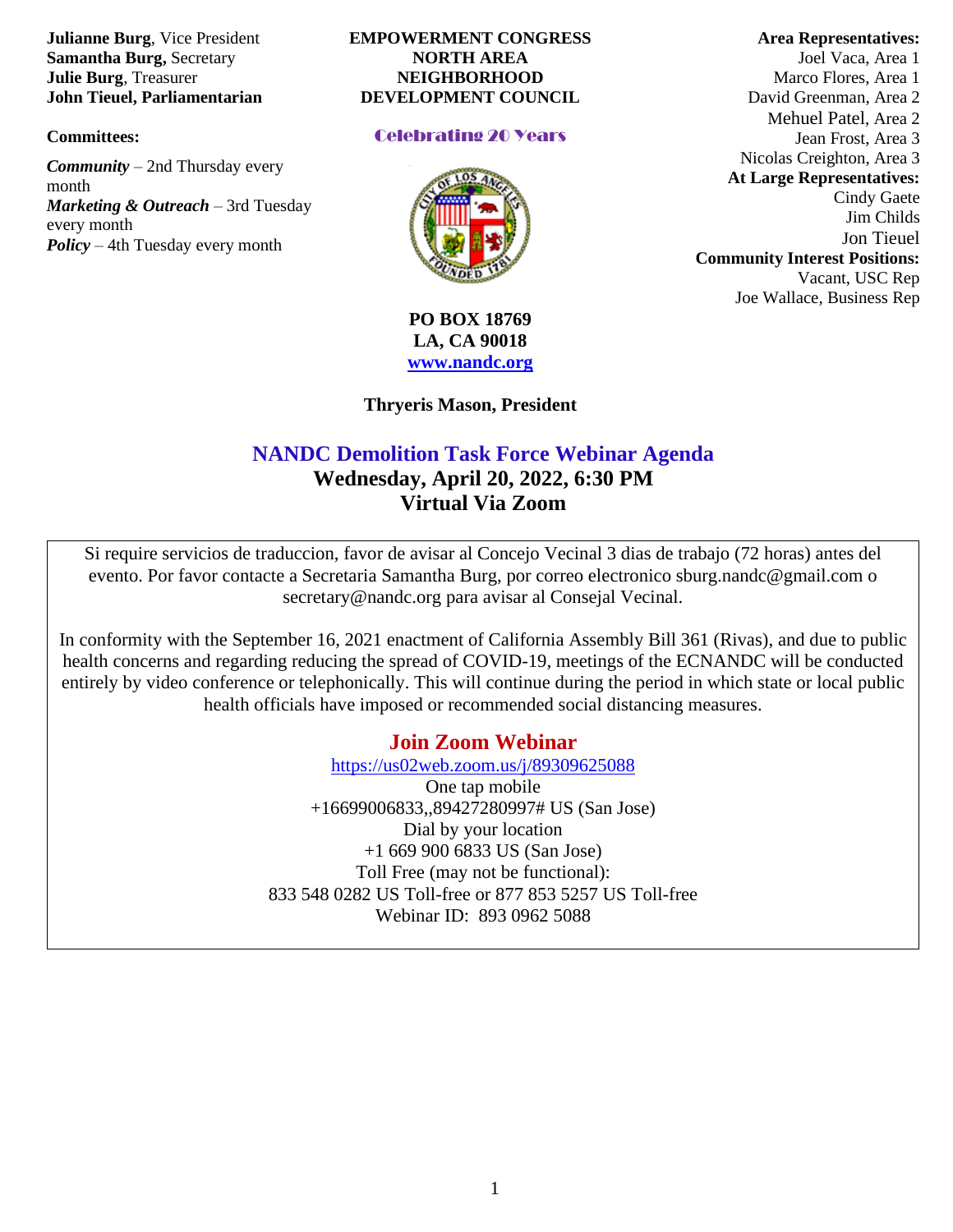When prompted by the presiding officer, to provide public input at the Neighborhood Council meeting the public will be requested to dial "9" or use the Raise Hand option, to address the Board on any agenda item before the Board takes an action on an item. Comments from the public on agenda items will be heard only when the respective item is being considered.

Comments from the public on other matter's not appearing on the agenda that are within the Board's jurisdiction will be heard during the General Public Comment period. Please note that under the Brown Act, the Board is prevented from acting on a matter that you bring to its attention during the General Public Comment period; however, the issue raised by a member of the public may become the subject of a future Board meeting. Public comment is limited to 2 minutes per speaker, unless adjusted by the presiding officer of the Board.

## AB 361 Updates:

Public comment cannot be required to be submitted in advance of the meeting; only real-time public comment is required. If there are any broadcasting interruptions that prevent the public from observing or hearing the meeting, the meeting must be recessed or adjourned. If members of the public are unable to provide public comment or be heard due to issues within the Neighborhood Council's control, the meeting must be recessed or adjourned.

The Neighborhood Council system enables civic participation for all Angelenos and serves as a voice for improving government responsiveness to local communities and their needs. We are an advisory body to the City of Los Angeles, comprised of volunteer stakeholders who are devoted to the mission of improving our communities and bringing government to us.

### Notice to Paid Representatives

If you are compensated to monitor, attend, or speak at this meeting, City law may require you to register as a lobbyist and report your activity. See Los Angeles Municipal Code §§ 48.01 et seq. More information is available at ethics.lacity.org/lobbying. For assistance, please contact the Ethics Commission at (213) 978-1960 or ethics.commission@lacity.org.

# **I. CALL TO ORDER AND ROLL CALL**

# **II. APPROVAL OF MINUTES FROM PREVIOUS MEETING**

### **III. GENERAL PUBLIC COMMENT ON NON-AGENDA ITEMS**

Comments from the public on non-agenda items within the Board's jurisdiction. The public comment period is not intended to be "Question and Answer" period or for conversations with the ECNANDC Board (up to two minutes per speaker with extensions granted at the discretion of the presiding officer).

### **IV. UPDATES FROM LOS ANGELES CITY PLANNING – Fabiola Inzunza, City Planning Associate**

- **V. PRESENTATION FROM CITY OF LOS ANGELES HOUSING DEPARTMENT – Mary Abood** An overview of key housing policies with an emphasis on SB 8, SB 330 and Replacement Unit Determinations
- **VI. UPDATE REGARDING AREA SURVEY RFP – Steve Wesson, Managing Director, Community Partnerships & USC Village Ombudsperson**
- **VII. MOTION & POSSIBLE ACTION:** Approval of letter of support of invoice request from USC to Community Build, Inc.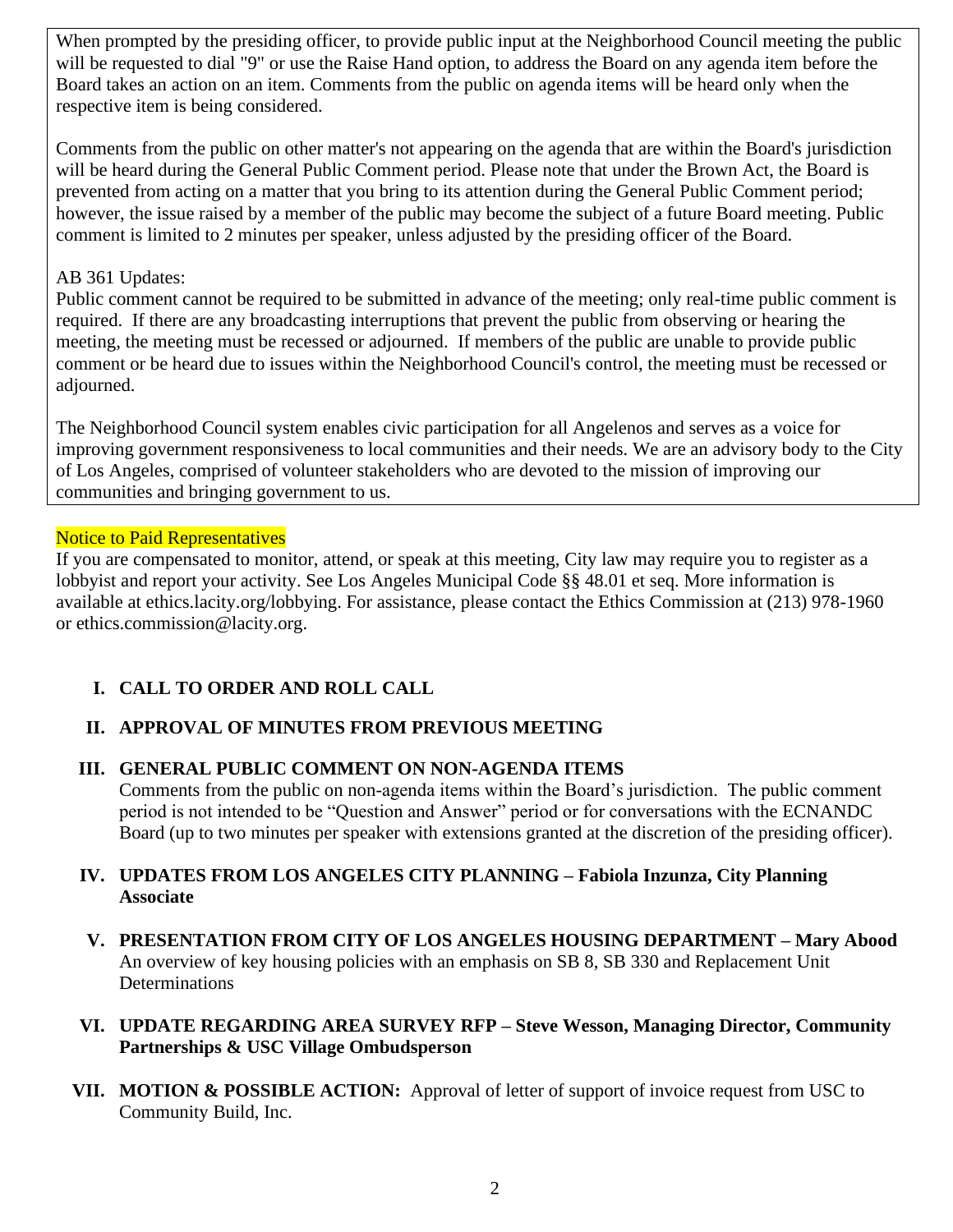# **VIII. REQUESTS FOR FUTURE AGENDA ITEMS**

### **IX. ANNOUNCEMENTS**

**X. ADJOURNMENT**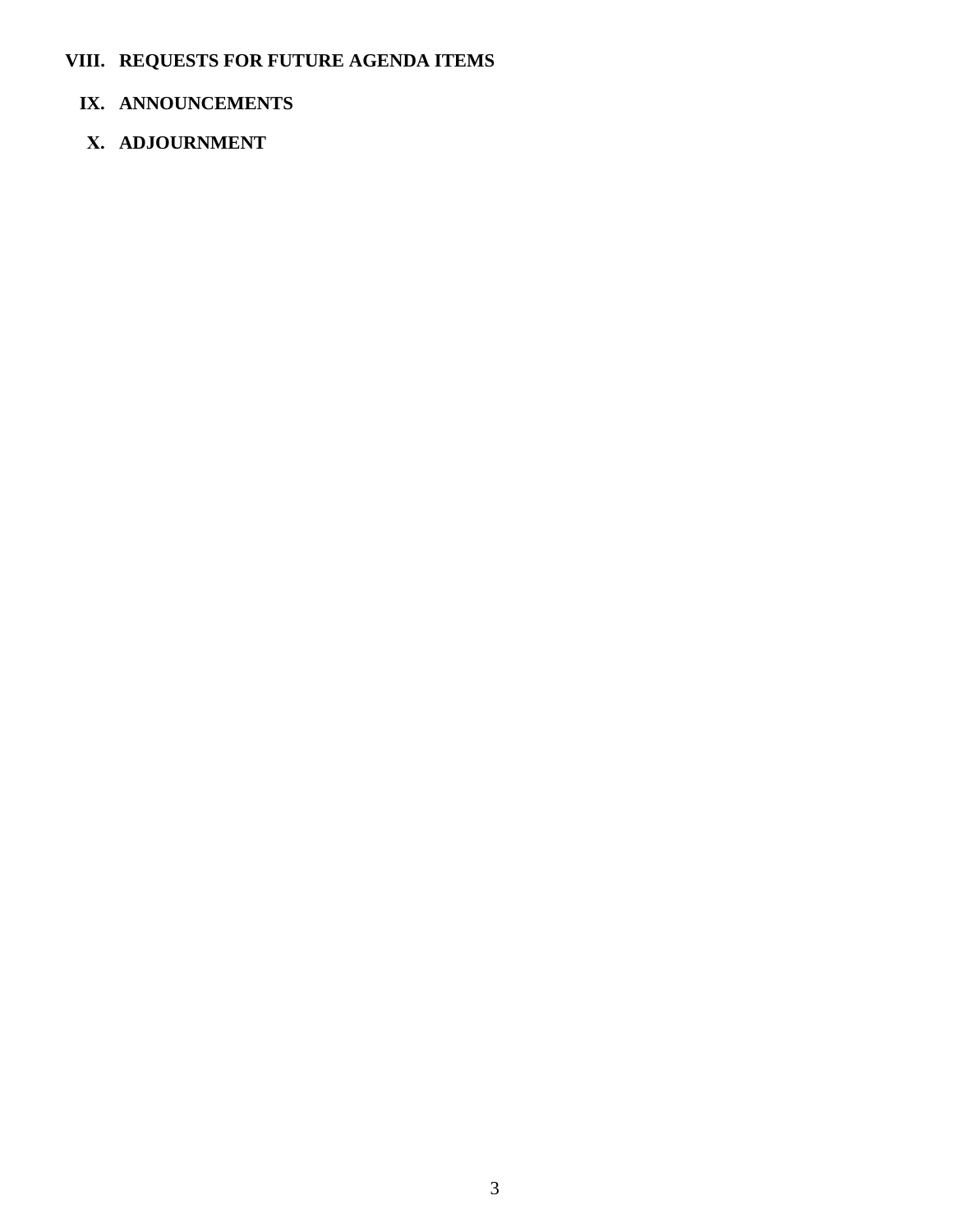| <b>Empowerment Congress North Area Neighborhood Council Committees</b>                                                                     |                                                    |                                                        |                                    |
|--------------------------------------------------------------------------------------------------------------------------------------------|----------------------------------------------------|--------------------------------------------------------|------------------------------------|
| <b>COMMITTEE</b>                                                                                                                           | <b>CONTACT INFORMATION</b>                         | <b>MEETING LOCATION</b>                                | <b>MEETING</b><br><b>DATE/TIME</b> |
| <b>Community Committee</b> (Outreach,<br>Youth and Senior, Block<br>Club/Neighborhood Associations,<br>Beautification, Budget and Finance) | <b>Julianne Burg, Chair</b><br>vp@nandc.org        | <b>USC Community House</b><br>2801 S. Hoover St. 90089 | Second<br>Thursday<br>6:30 p.m.    |
| <b>Marketing &amp; Outreach Committee</b><br>(Marketing, Events, Outreach, Social<br>Media)                                                | Samantha Burg, Chair<br>secretary@nandc.org        | <b>USC Community House</b><br>2801 S. Hoover St. 90089 | Third Tuesday<br>$6:30$ p.m.       |
| <b>Policy Committee</b><br>(Public Safety, Economic Development,<br>Land Use)                                                              | Jean Frost, Chair Pro Tem<br>area3a@nandc.org      | <b>USC Community House</b><br>2801 S. Hoover St. 90089 | <b>Fourth Tuesday</b><br>6:30 p.m. |
| <b>Homelessness Committee</b>                                                                                                              | <b>Cindy Gaete, Chair</b><br>atlargerep3@nandc.org | <b>NA</b>                                              | <b>TBA</b>                         |

*As covered entity under Title II of the Americans with Disabilities Act, the City of Los Angeles does not discriminate on the basis of disability and upon request, will provide reasonable accommodation to ensure equal access to its programs, services, and activities. Sign language interpreters, assistive listening devices, or other auxiliary aids and/or services may be provided upon request. To ensure availability of services, please make your request at least 3 business days prior to the meeting you wish to attend by contacting Julianne Burg at vp@nandc.org.*

*In compliance with Government Code section 54957.5, non-exempt writings that are distributed to a majority or all of the board in advance of a meeting, may be viewed at NANDC.org or at the scheduled meeting. In addition, if you would like a copy of any record related to an item on the agenda, please contact Samantha Burg at secretary@nandc.org.*

*PUBLIC POSTING OF AGENDAS – Neighborhood Council agendas are posted for public review as follows:*

- *• USC Community House, 2707 S. Hoover St., Los Angeles, CA 90007*
- *• USC Village Community Room, 3015 S. Hoover St., Building 1-189, Los Angeles, CA 90007*
- *• Hoover Recreation Center, 1010 W. 25th St., Los Angeles, CA 90007*
- *• South LA Café, 1700 Browning Blvd., Los Angeles, CA 90062*
- *• MLK Recreational Center, 3916 S. Western Ave., Los Angeles, CA 90018*
- *• Denker Park, 1550 W. 35th Pl., Los Angeles, CA 90018*
- *• Food 4 Less, 1748 W. Jefferson Blvd., Los Angeles, CA 90018*
- *• FAME Renaissance Center, 1968 W. Adams Blvd., Los Angeles, CA 90018*
- *• Loren Miller Recreation Center, 2717 S. Halldale Ave., Los Angeles, CA 90018*
- *• [www.nandc.org](http://www.nandc.org/)*

*You can also receive our agendas via email by subscribing to L.A. City's Early Notification System at https://www.lacity.org/subscriptions*

### *PUBLIC INPUT AT NEIGHBORHOOD COUNCIL MEETINGS –*

*The public is requested to fill out a "Speaker Card" to address the Board on any agenda item before the Board takes an action on an item. Comments from the public on agenda items will be heard only when the respective item is being considered. Comments from the public on other matters not appearing on the agenda that are within the Board's jurisdiction will be heard during the General Public Comment period. Please note that under the Brown Act, the Board is prevented from acting on a matter that you bring to its attention during the General Public Comment period; however, the issue raised by a member of the public may become the subject of a future Board meeting. Public comment is limited to 2 minutes per speaker, unless adjusted by the presiding officer of the Board.*

#### *AB 361 Updates:*

*Public comment cannot be required to be submitted in advance of the meeting, only real-time public comment is required. If there are any broadcasting interruptions that prevent the public from observing or hearing the meeting, the*